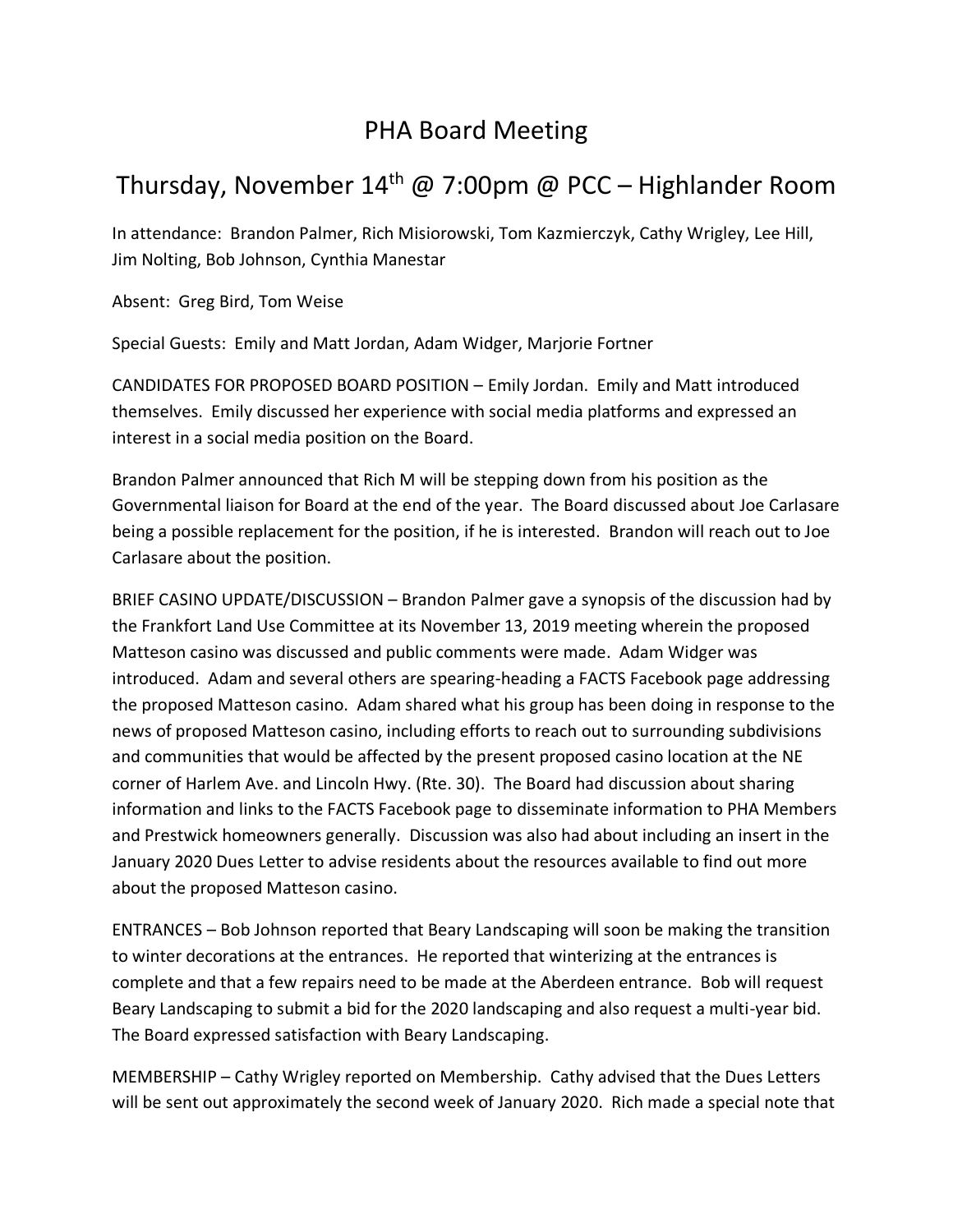Membership is at its highest since 2011 due to the successful efforts of Cathy. The Board gave a round to applause to Cathy for all her hard efforts.

ARC – Brandon Palmer provided the ARC update. He reported that Steve Larson has received several requests for approval of roof and driveway repairs. Discussion was had about construction projects that are not timely completed.

FINANCIAL – Tom Kazmierczyk reported. The October financial report was approved. The Board discussed starting to consider items for 2020 Budget. E&O Insurance quote received. Budge items will be addressed next month.

SOCIAL – No report.

SECURITY – Lock it or Lose it!

WEBSITE – No report.

GOVERNMENTAL – Rich Misiorowski will be stepping down from this position at the end of the year. The Board thanked Rich for his many years of service. The Board discussed that a replacement is needed for the position.

CODE ENFORCEMENT – Brandon gave an update on the status of some residences.

LEGAL – No report.

E-NEWSLETTER – No report.

NEXT MEETING DATE: Thursday, December 5<sup>th</sup> @ 7pm @ PCC – Room TBD.